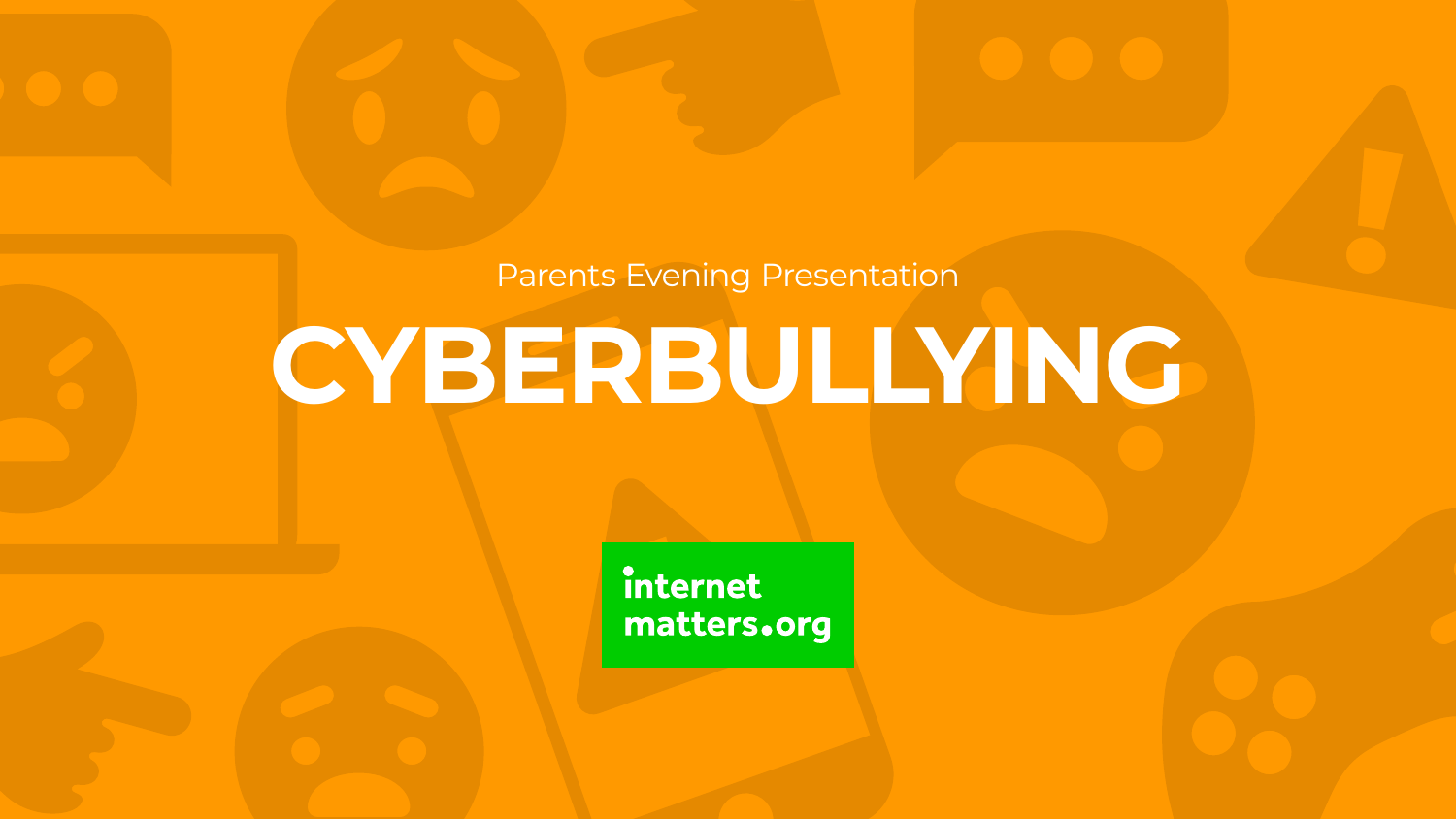





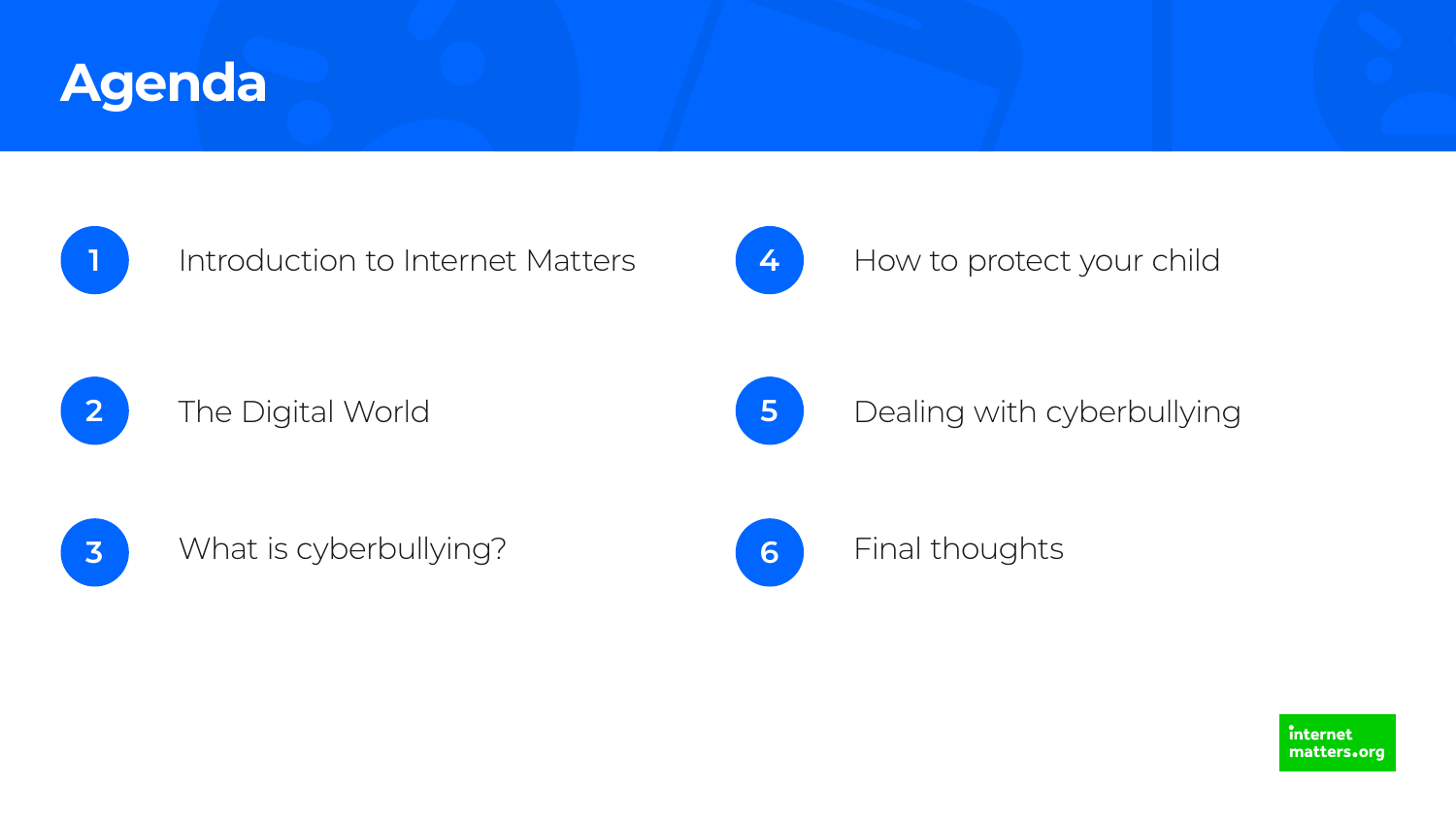## Introduction to Internet Matters

internet matters.org

**TalkTalk** For Everyone

**ONLINE ISSUES ADVICE BY AGE** 

#### Helping parents keep their children safe online





|                         | About us                      | <b>Inclusive Digital Safety</b> | Search                   |  |
|-------------------------|-------------------------------|---------------------------------|--------------------------|--|
| <b>SETTING CONTROLS</b> | <b>GUIDES &amp; RESOURCES</b> | <b>NEWS &amp; OPINION</b>       | <b>SCHOOLS RESOURCES</b> |  |

#### Supporting families online

Get expert support and practical tips to help children benefit from connected technology and the internet safely and smartly.

| I need help with an online issue                                         |  |
|--------------------------------------------------------------------------|--|
| I need to report something                                               |  |
| I need help setting controls and privacy<br>settings on a child's device |  |
| NEW   Play Together/Play Smart Gaming<br>Advice Hub                      |  |
| <b>TOOL</b> The Online Together Project<br>interactive tool              |  |

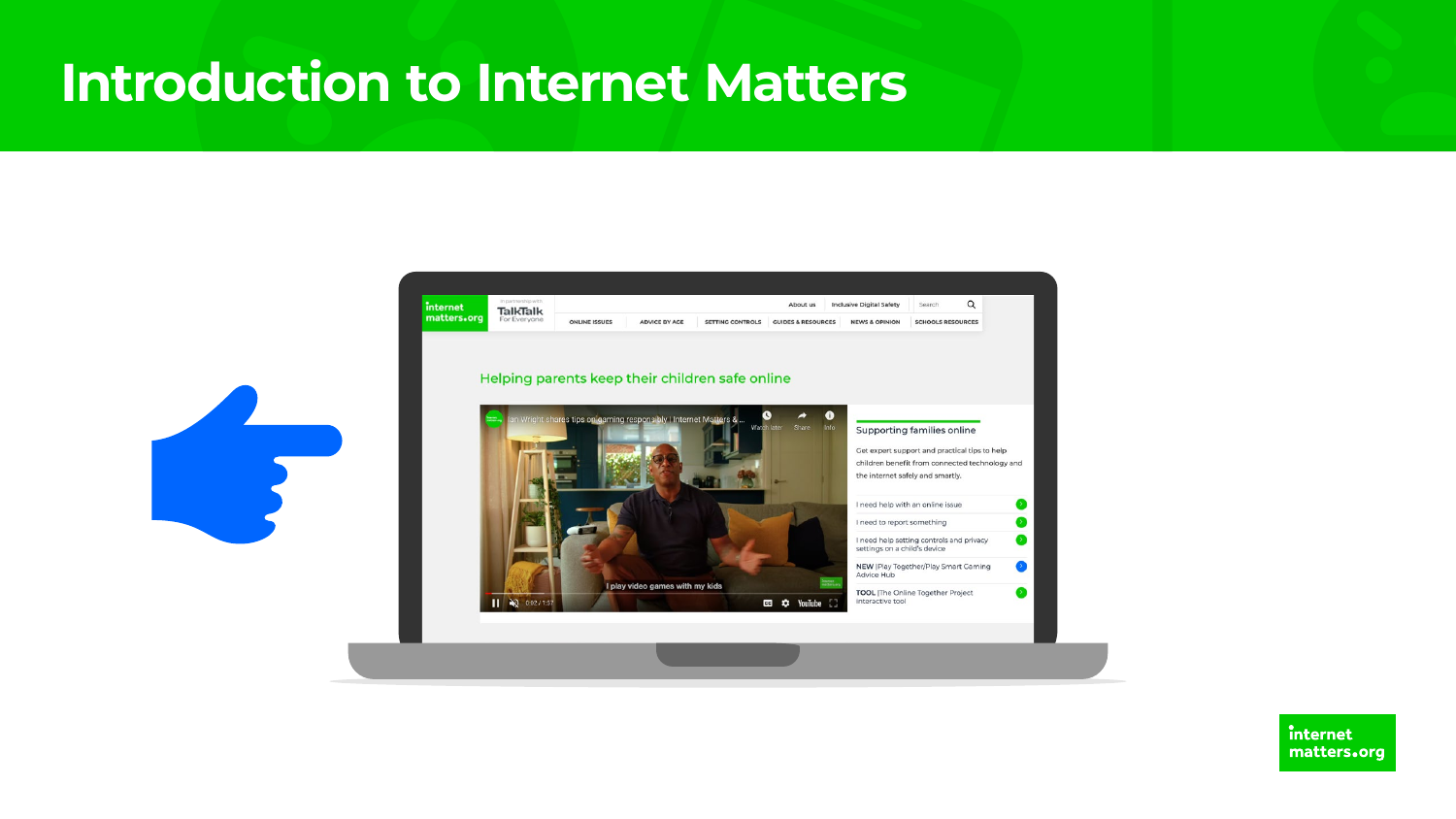## **The digital world**

## **The internet is great**











New skills

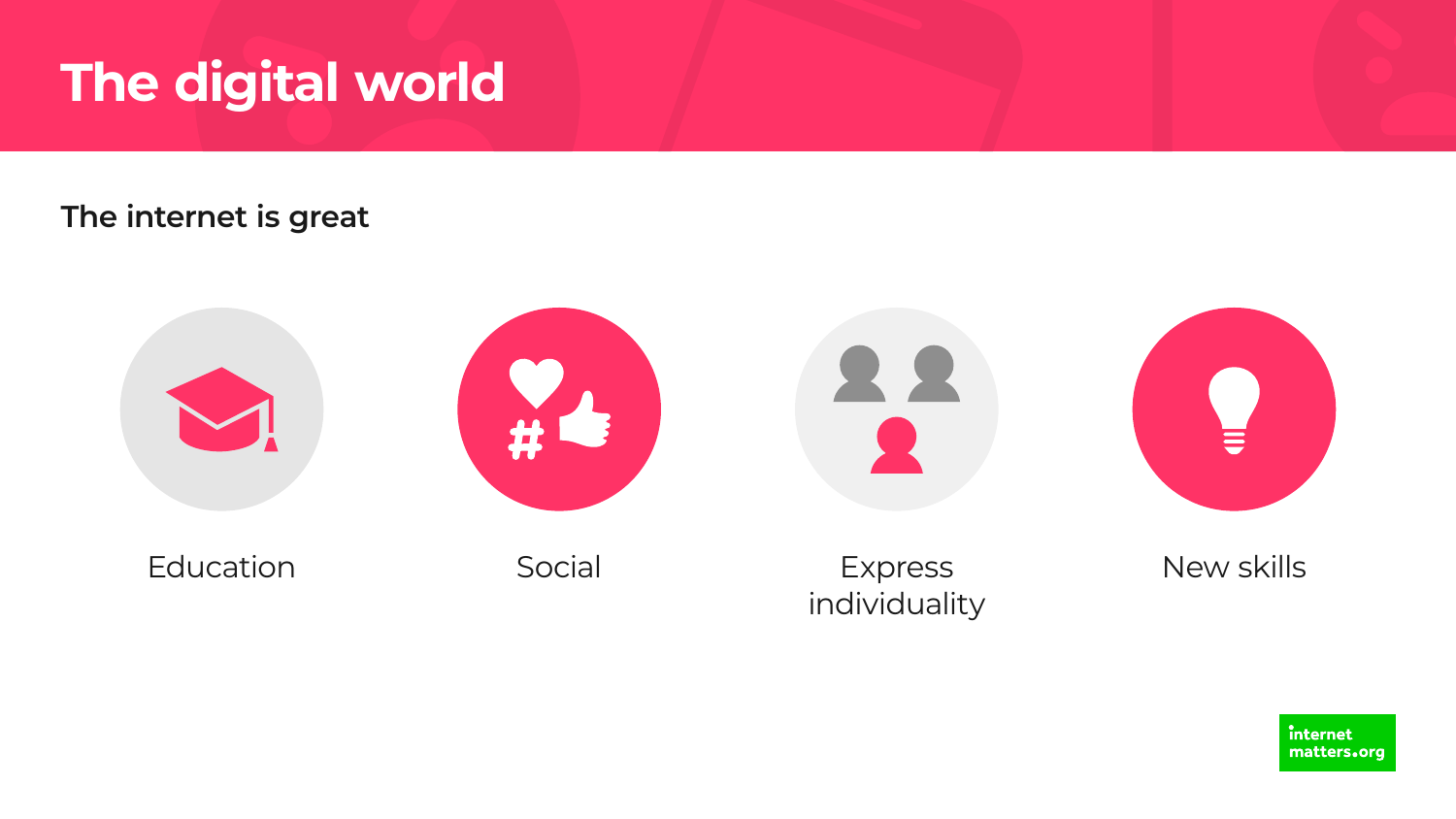# **Social media is their online playground**

**of 8-11 year olds of 12-15 year olds**



**of 8-11 year olds of 12-15 year olds**

internet matters.org





## Percentage of children using social media

## Percentage of children using chat/messaging apps/sites

Source: Ofcom 2020-21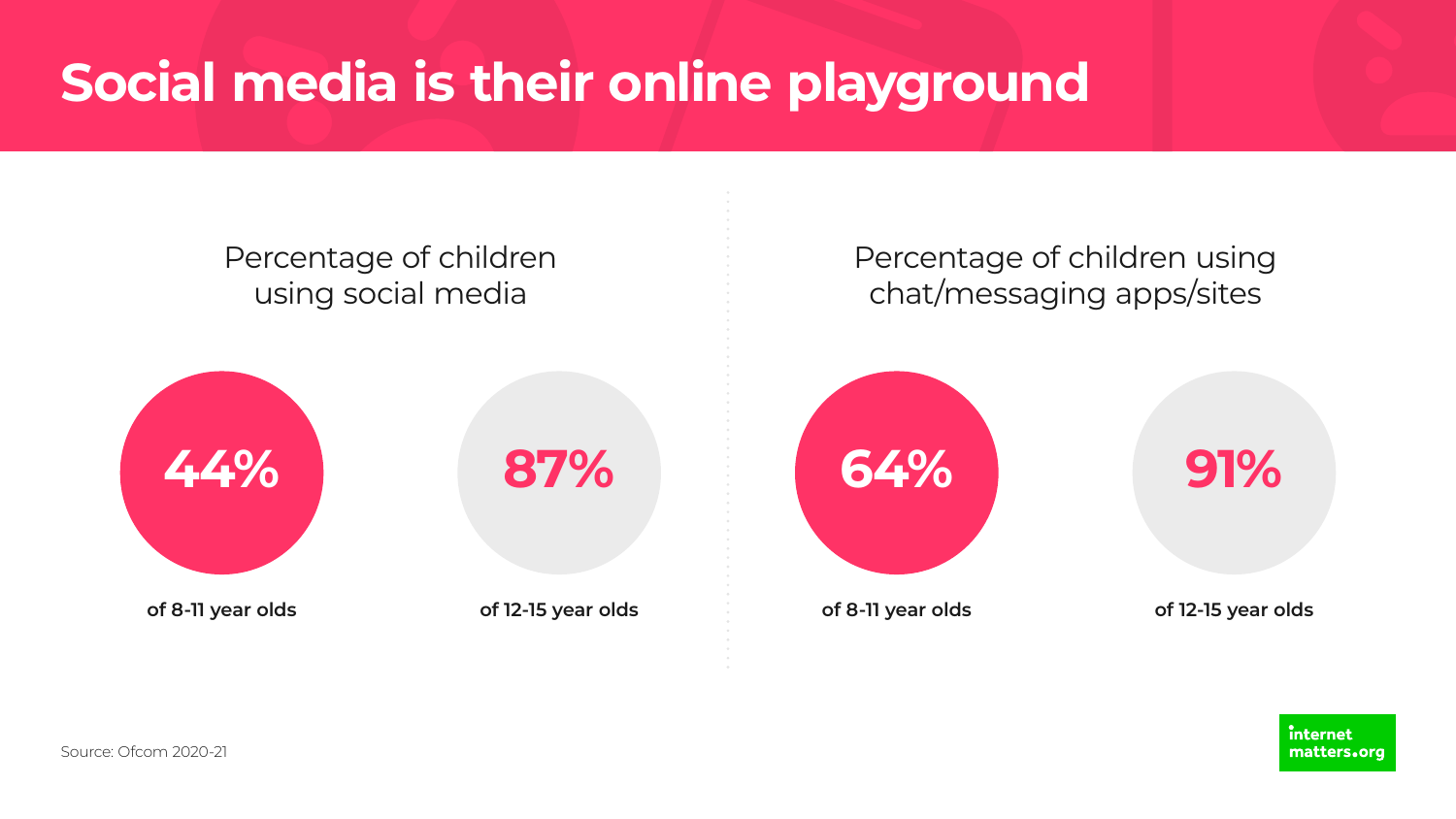## **How children aged 5-15 are using the internet**



Source: Ofcom 2020-21



**56%**  live broadcast TV

**91%**  video-on-demand content



**71%**  gaming



**65%**  messaging apps/sites

### **55%**  social media

**97%**  video-sharing platforms



**45%**  live streaming apps/sites

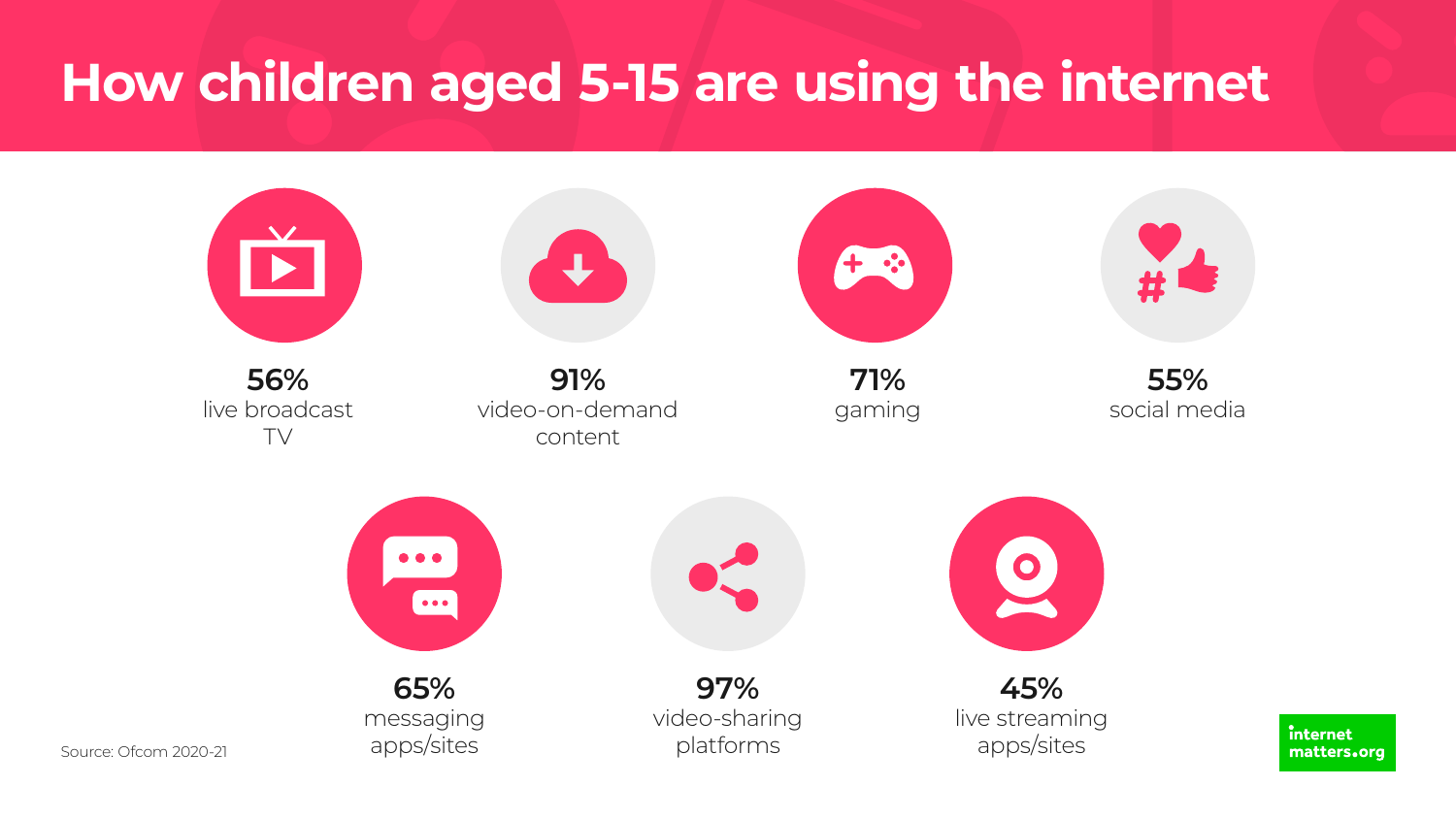# **Internet use by young children is increasing**



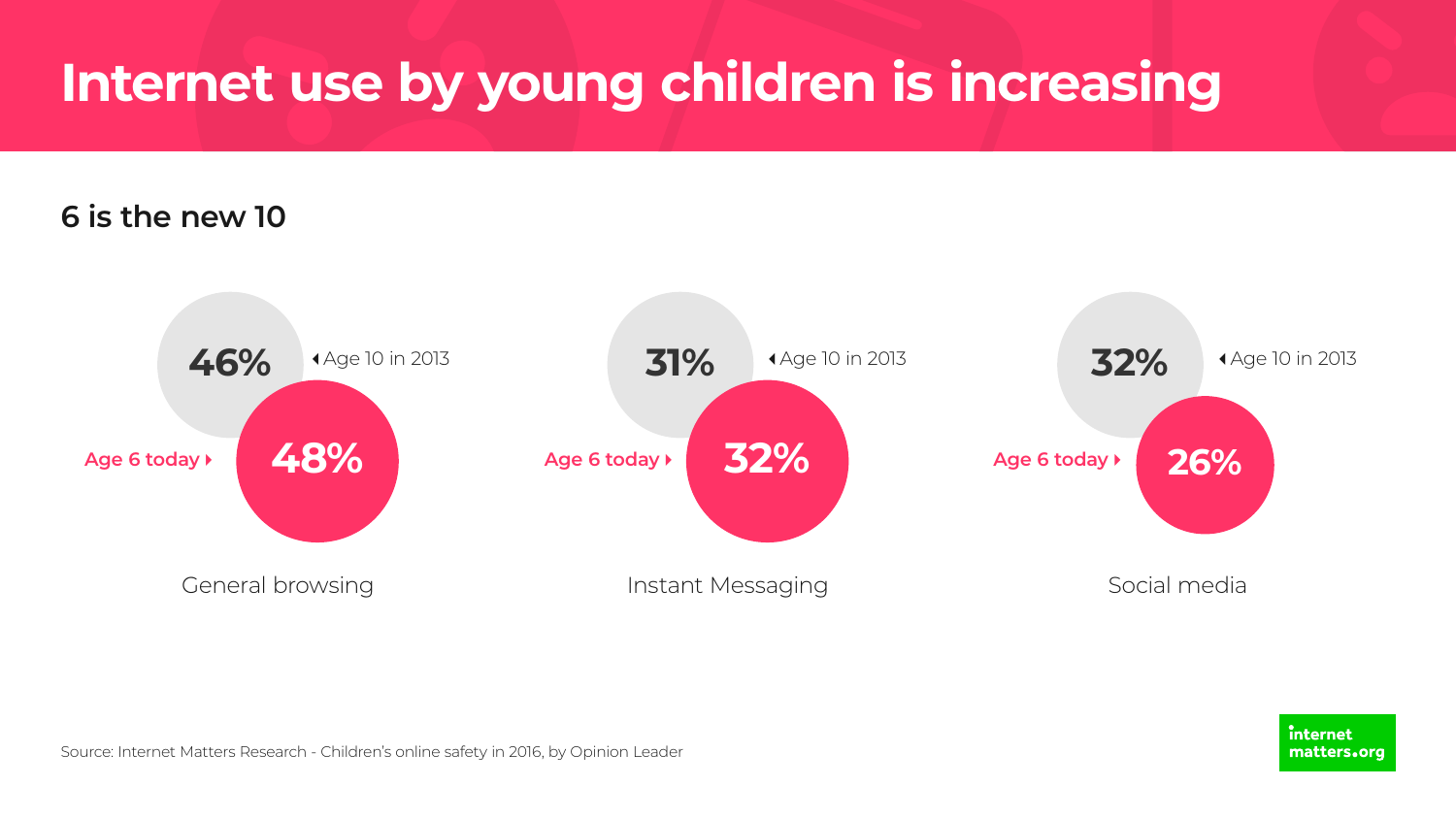# **New pressures for the digital age**



**Lauren Seager-Smith** *CEO of Kidscape*

#### **FOMO – Fear of missing out**

*"The pull to be part of the 'in' crowd is strong and as a parent it can be easy to forget how that felt at 13 or 14 and some of the associated risks. In the online world that can include pressures to share personal images that a child might think will improve their social status."*



**Dr. Linda Papadopoulos**  *Psychologist & Internet Matters Ambassador*

#### **Selfies and Mental health**

*"The selfie phenomenon is like having a mirror following you around 24 hours a day. And not just following you, but giving you a minute-by-minute account of friends, peers and celebrities."*

**Katie Collett** *The Diana Award*

#### **Social media and Self-Esteem**

*"Many young people revealed that they would delete a selfie they've posted if it didn't get enough 'likes' and some told me that getting fewer than even 50 'likes' would make them feel"*

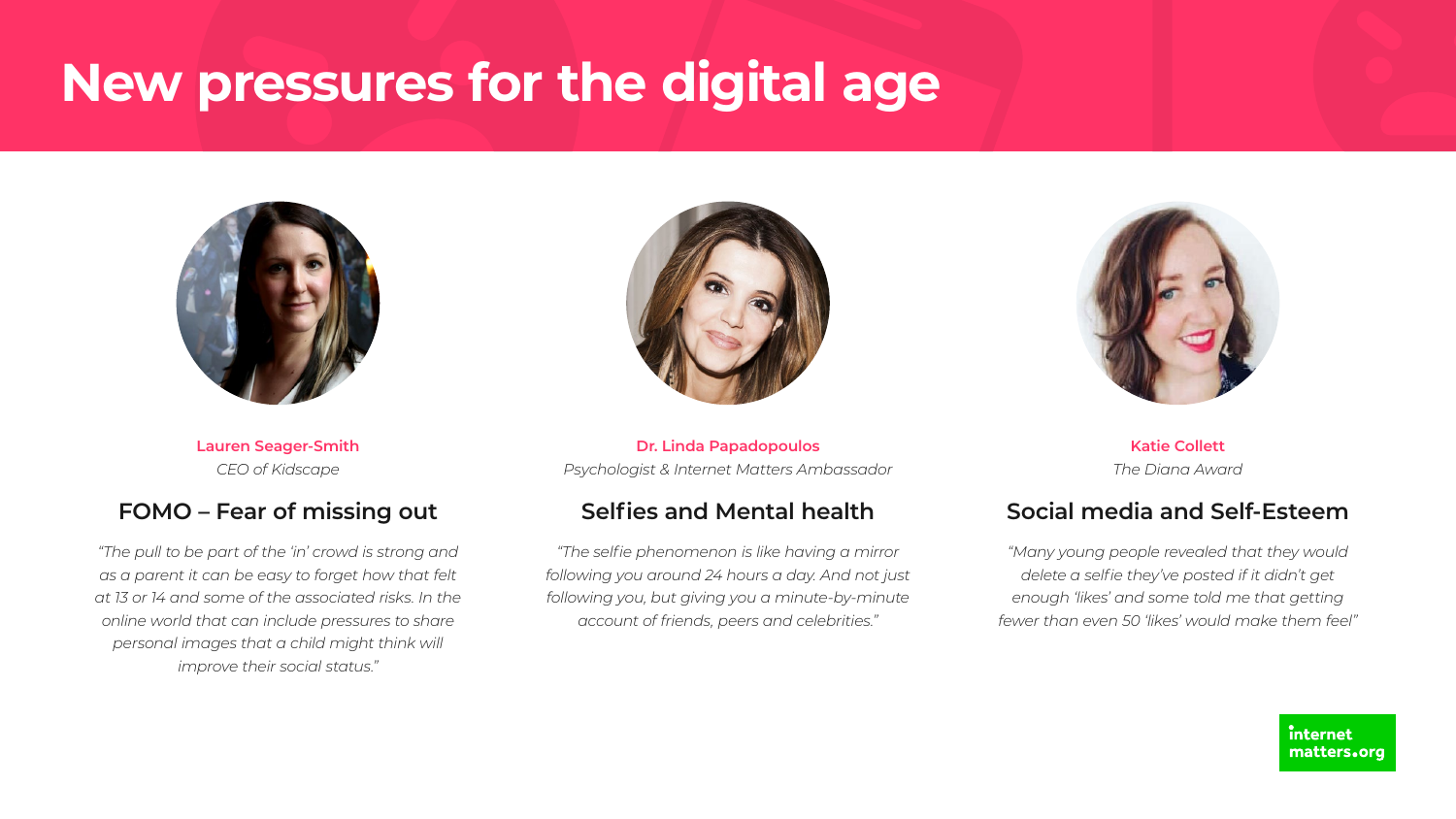# **What is cyberbullying?**

## **The Anti-bullying Alliance define bullying as:**

*The repetitive, intentional hurting of one person or group by another person or group, where the relationship involves an imbalance of power. Bullying can be physical, verbal or psychological.*



Bullying has **evolved**

….**Cyberbullying** is the new kid on the block.

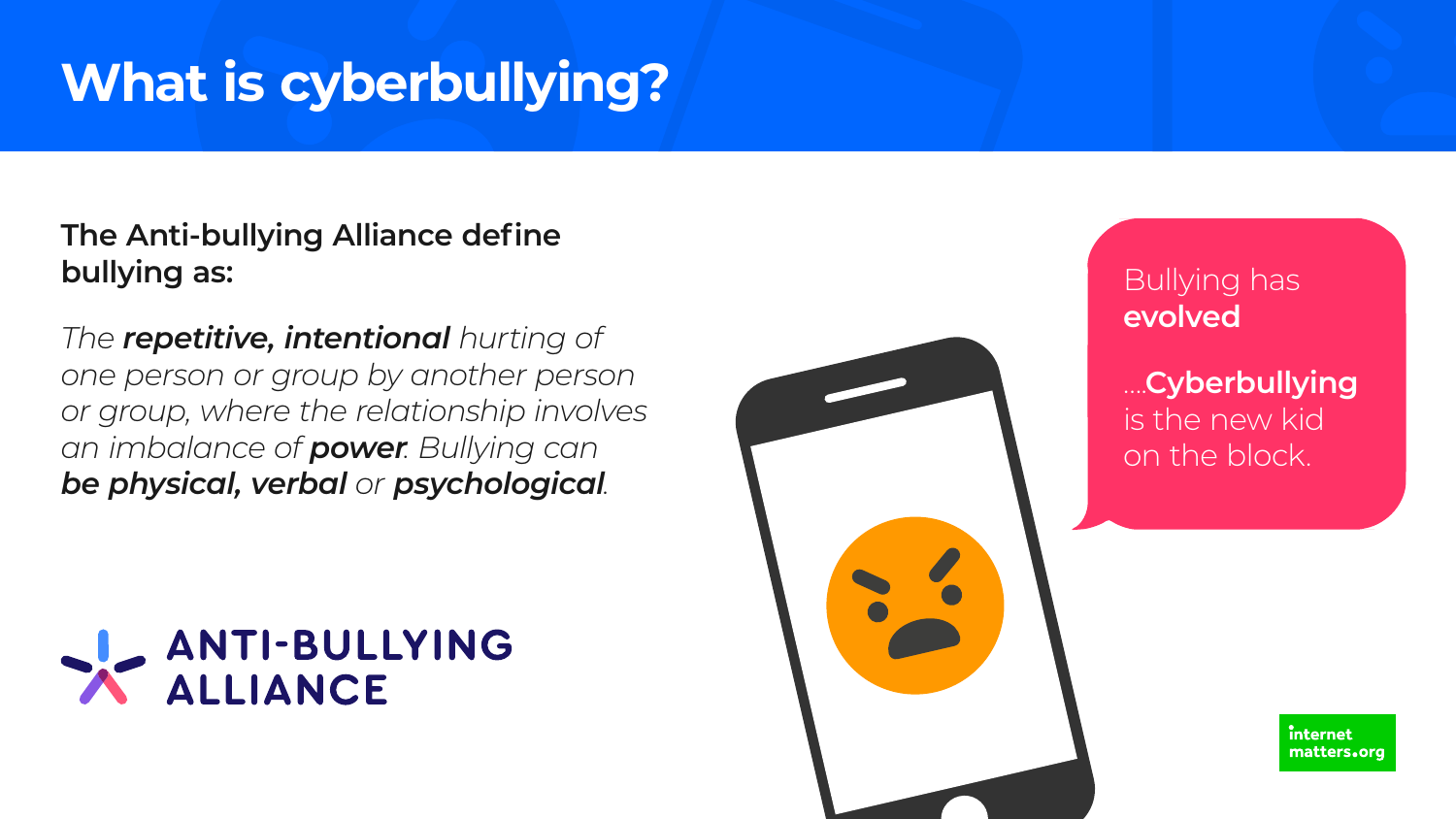## **Watch "Sticks & Stones" by Internet Matters**



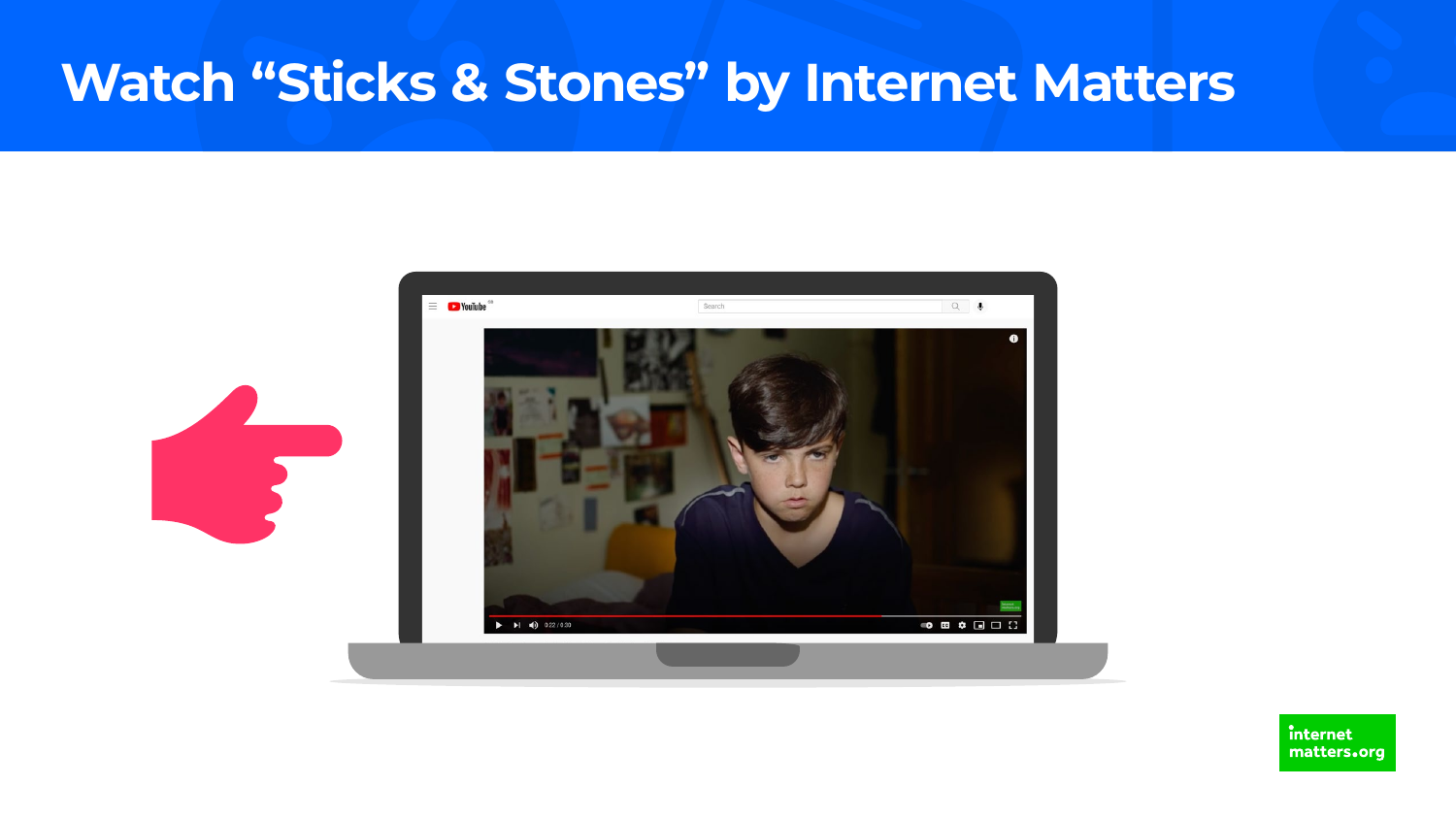# **Why is cyberbullying different?**



Hard to escape

Instantly reach audience



Repetative



Anonymity Hard to



24 hour access

 $\bullet$ 

police

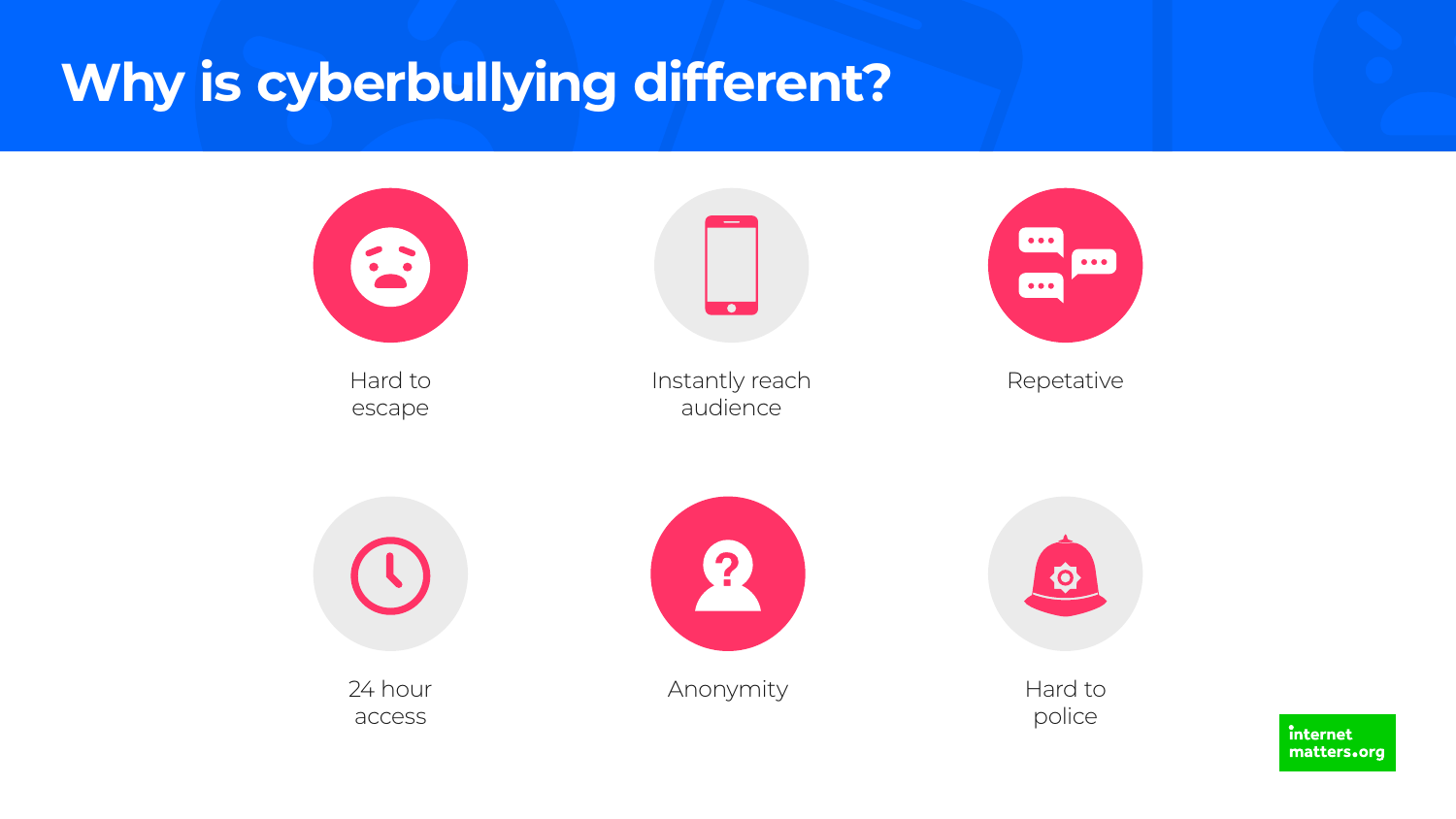## **Cyberbullying terms**







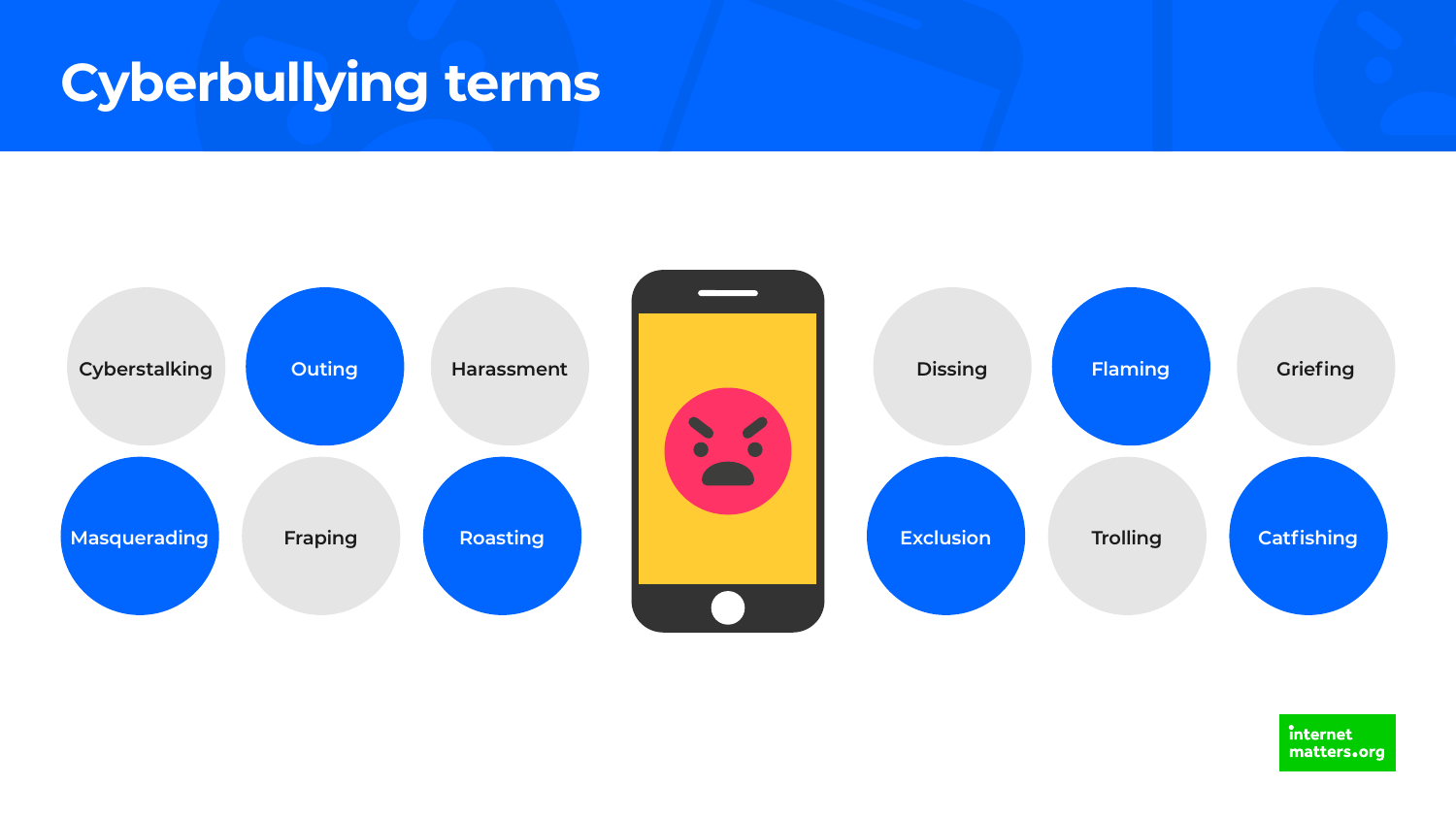## **How to protect your child**





## **Guide your child to be safe online**









5 Get involved

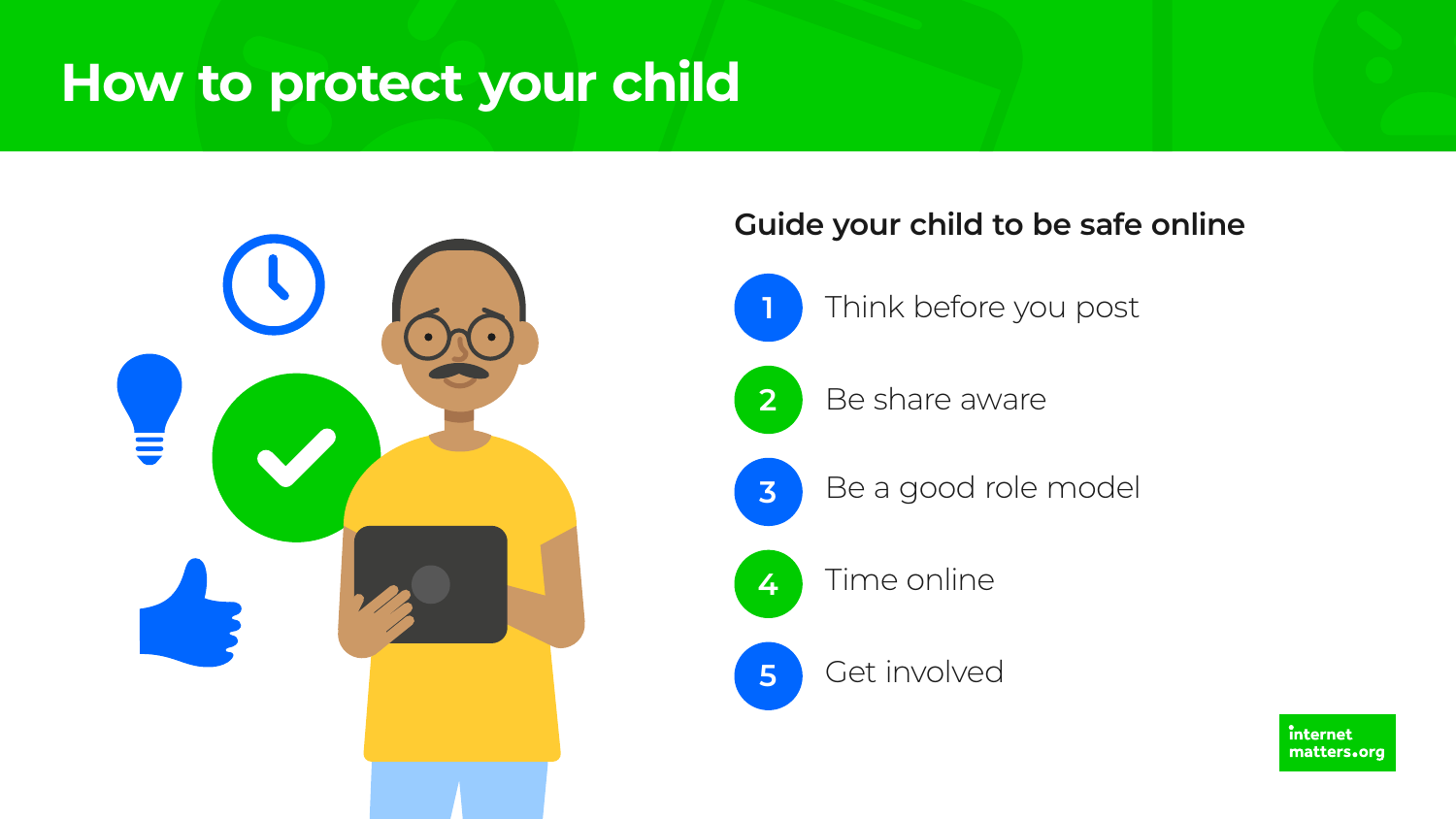## **Have great internet manners**



1. Treat others as you would like to be treated

2. If you wouldn't say it to someone in person don't say it online



**3.** People can't see your body language, facial expressions or hear the tone of your voice online – so don't over-use icons and punctuation to convey meaning





**4.** Don't make a situation worse by provoking people even more

**5.** Don't start rumours or spread gossip about someone online





**6.** Don't make fun of someone in an online chat

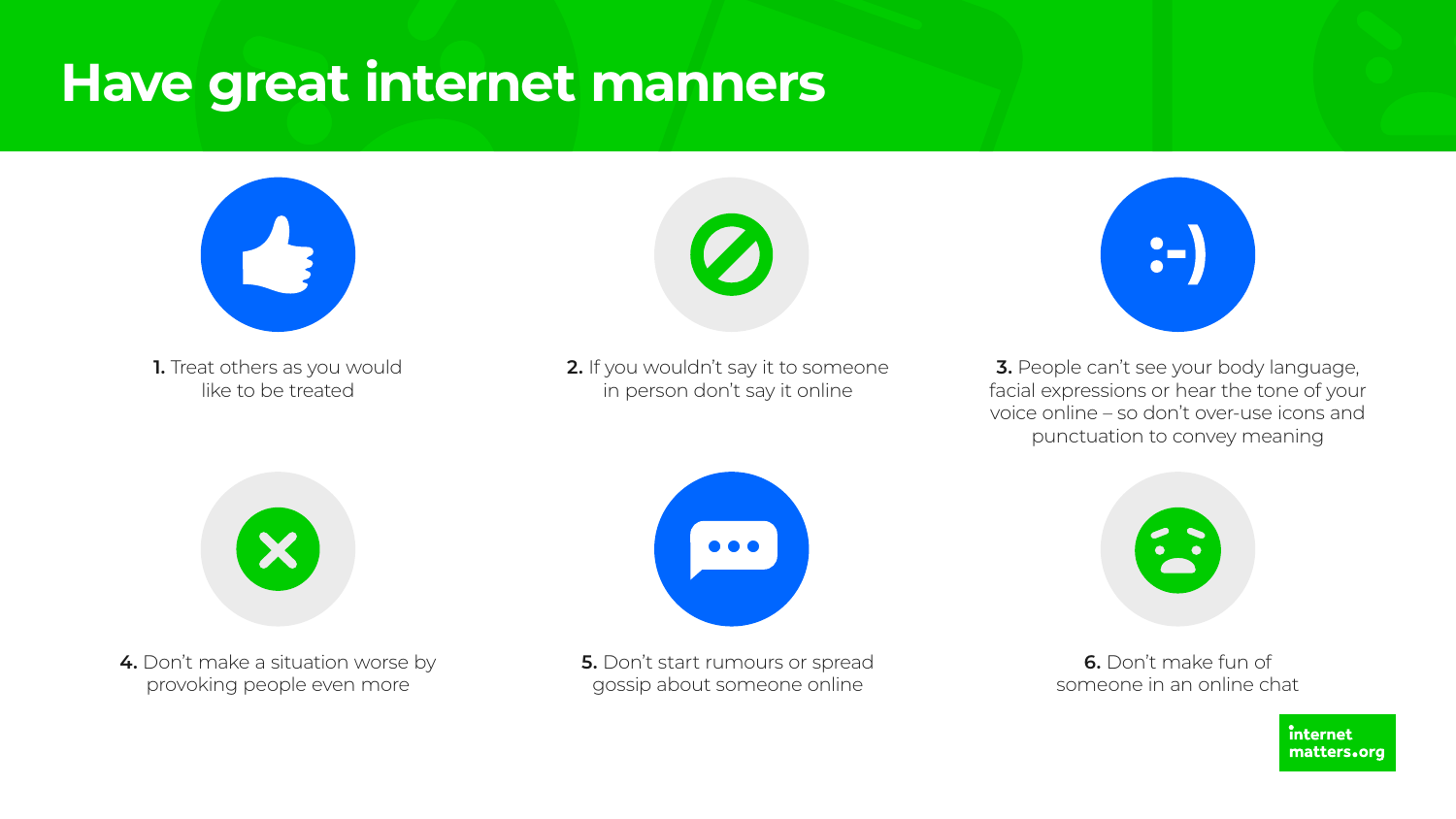## **Have great internet manners**



**7.** Post things that will inspire and motivate people in a positive way

**9.** Include people in online games and social forums, and don't intentionally leave people out





**8.** Make sure you don't create a negative environment in an online world or game through name calling



**10.** You can't retrieve material once it's sent or posted online so if it might embarrass you or someone, don't put it online





**11.** Respect other people's privacy **12.** Respect other people's time and bandwidth by avoiding posting too much information



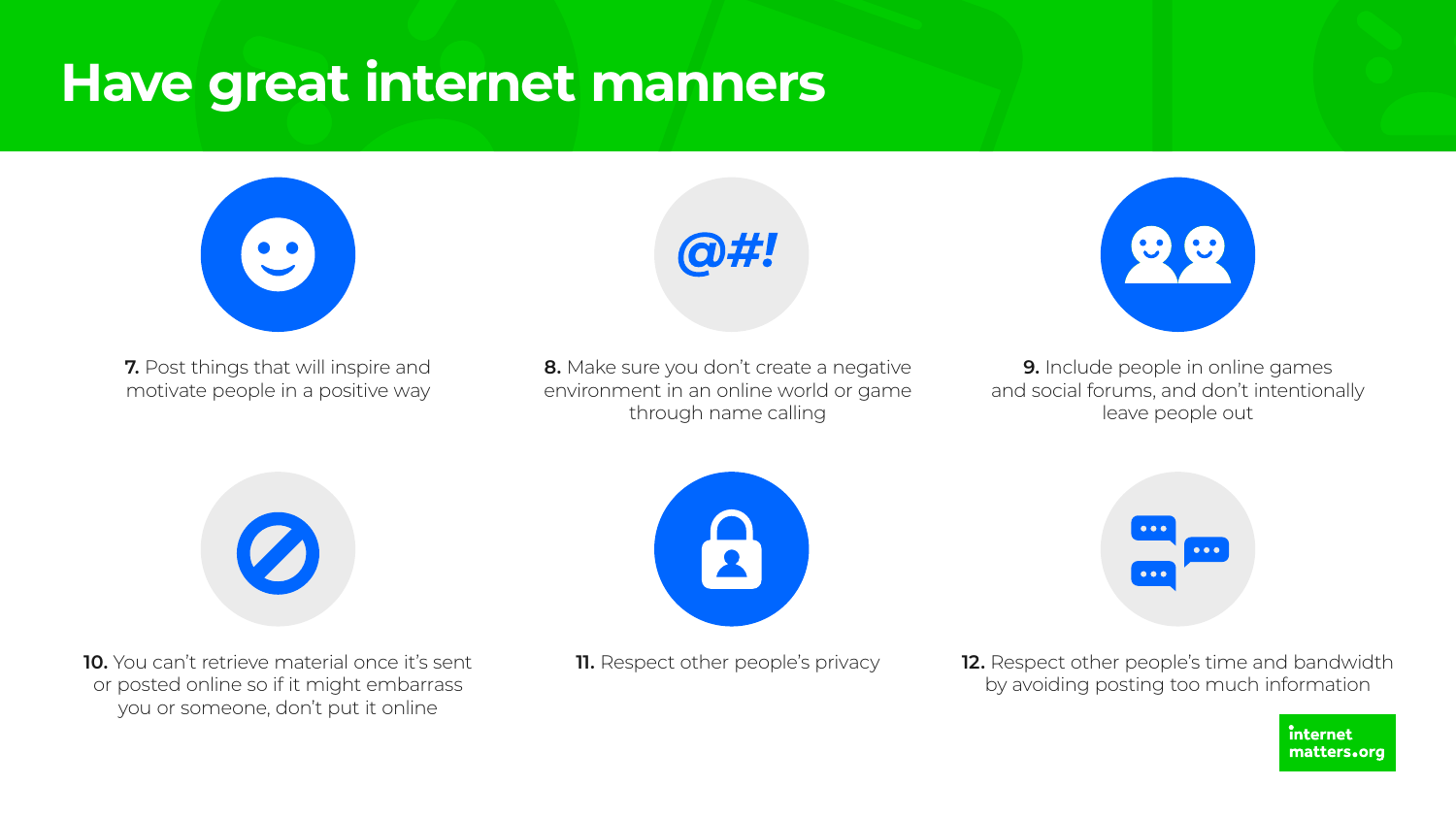## **Safe social media profile**



Use a strong password



Use an alias and avoid personal pictures

Don't include date of birth and other personal information

13

Change settings to private



Show your child how to block and report



Consider the minimum age



Don't accept friend requests from strangers







Tell them to think before they post

internet matters.org



Switch off location services

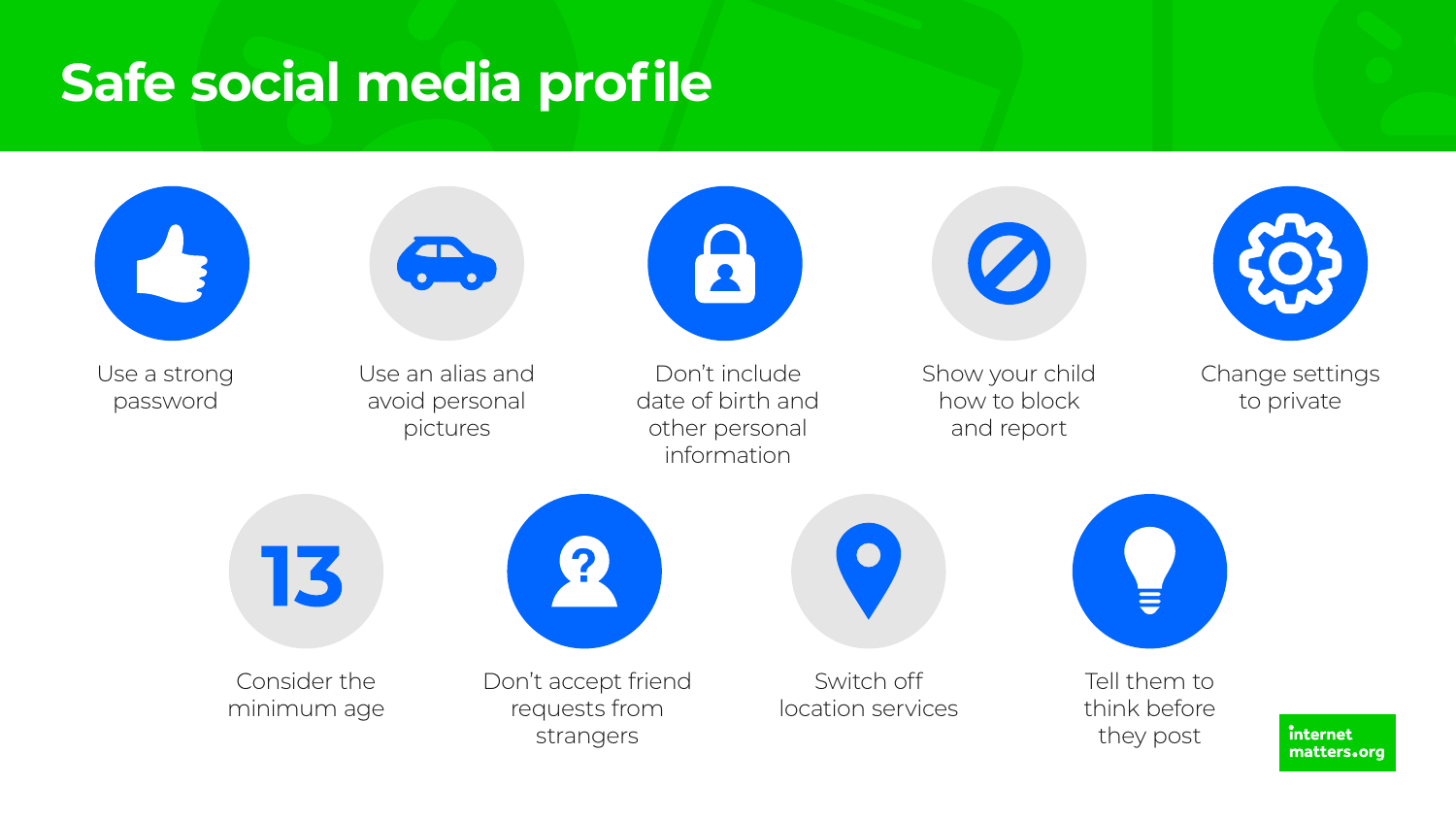

*Source: Internet Matters Look both ways report*



## **Resources from Internet Matters**



#### [The cyberbullying advice hub](https://www.internetmatters.org/issues/cyberbullying/)

#### [The Internet](https://www.internetmatters.org/hub/esafety-news/new-e-safety-app-for-parents-and-children/)  Matters app

0001234

Let's play

Adult Content

0001234

Let's play!

More info

**Select a category** 

Let's play

 $\overline{\phantom{0}}$ 

**Caming** 

0001234

Let's play!

More info

000123

Let's play

 $x$ <sub>x</sub>

0001234

Let's play!

More info

Sharing







 $0.5 - 10$  minutes read

 $\bullet$   $\circ$   $\circ$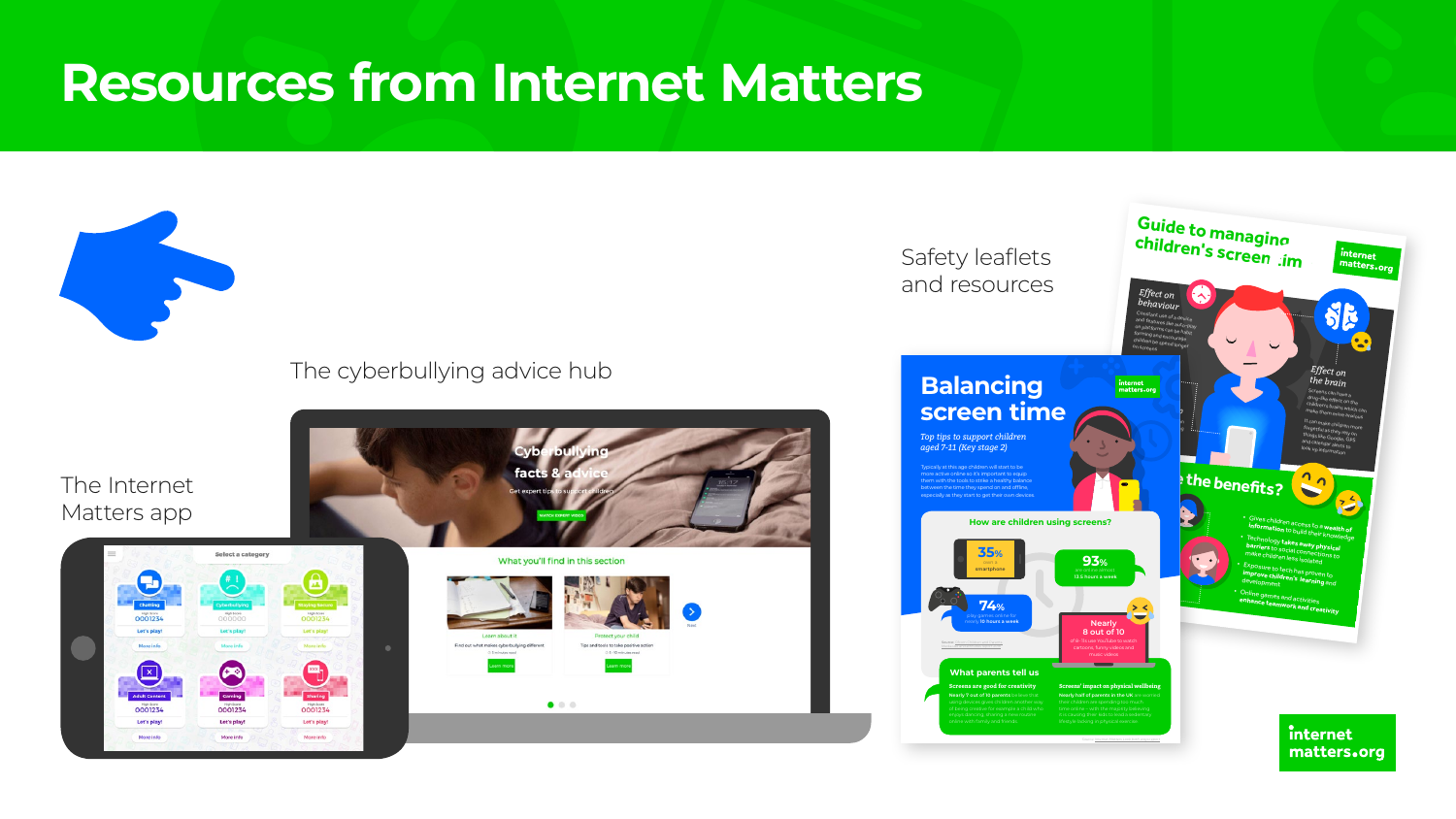# **Spotting the signs**

## **Spotting the signs**

## **1 in 10**

of parents worry about **Cyberbullying** 

parents are unaware their child has been bullied

## **54%**

#### **Why children might not report being bullied:**

- embarrassment **(39%)**
- being labelled a snitch **(38%)**
- fear it will get worse **(38%)**
- worry they won't be taken seriously **(30%)**
- nothing was done about reported bullying in the past **(23%)**





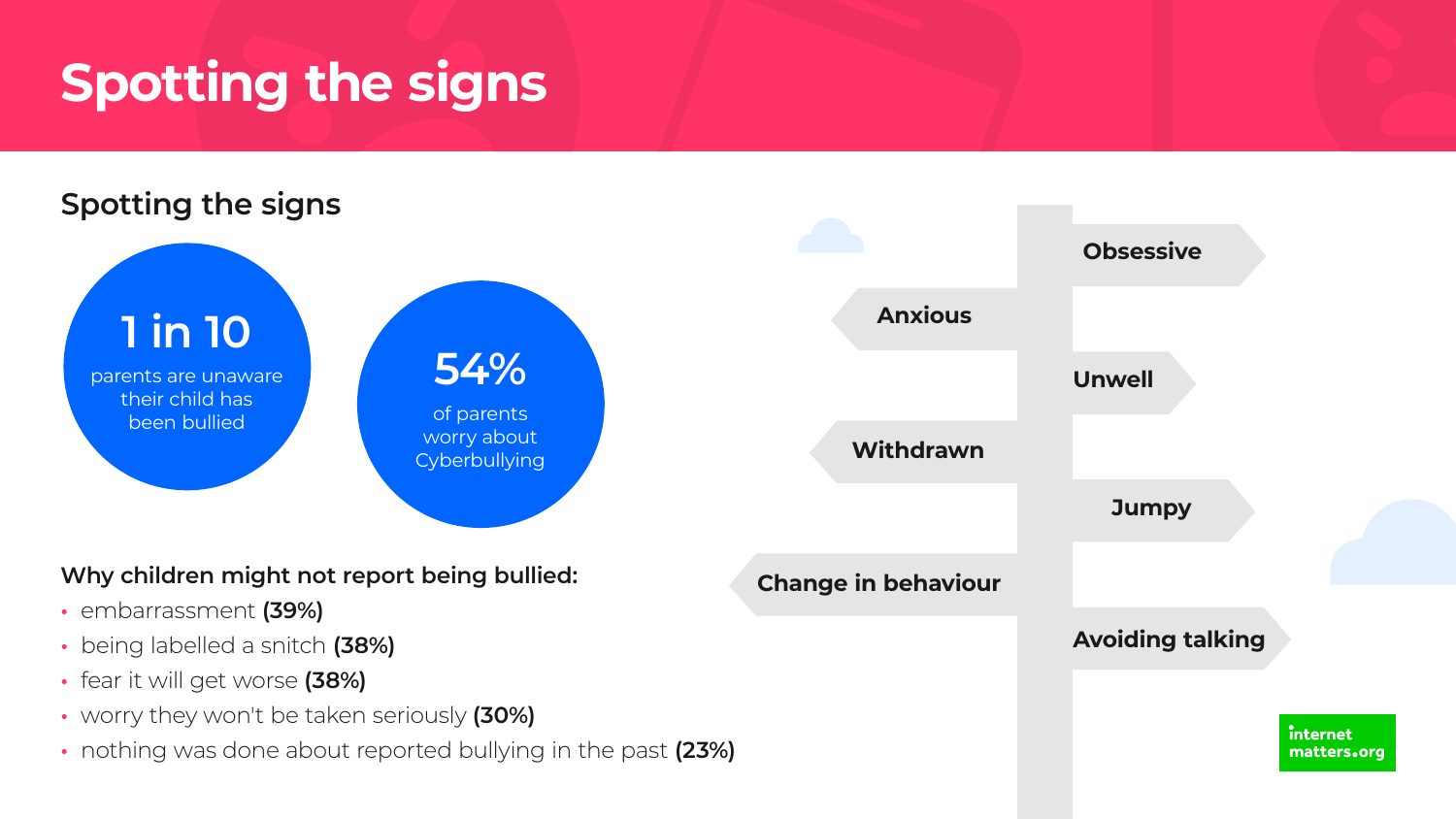## **Talk about it**

- Find the right time to have a conversation
- Stay calm
- Ask open questions
- Reassure them that you are on their side







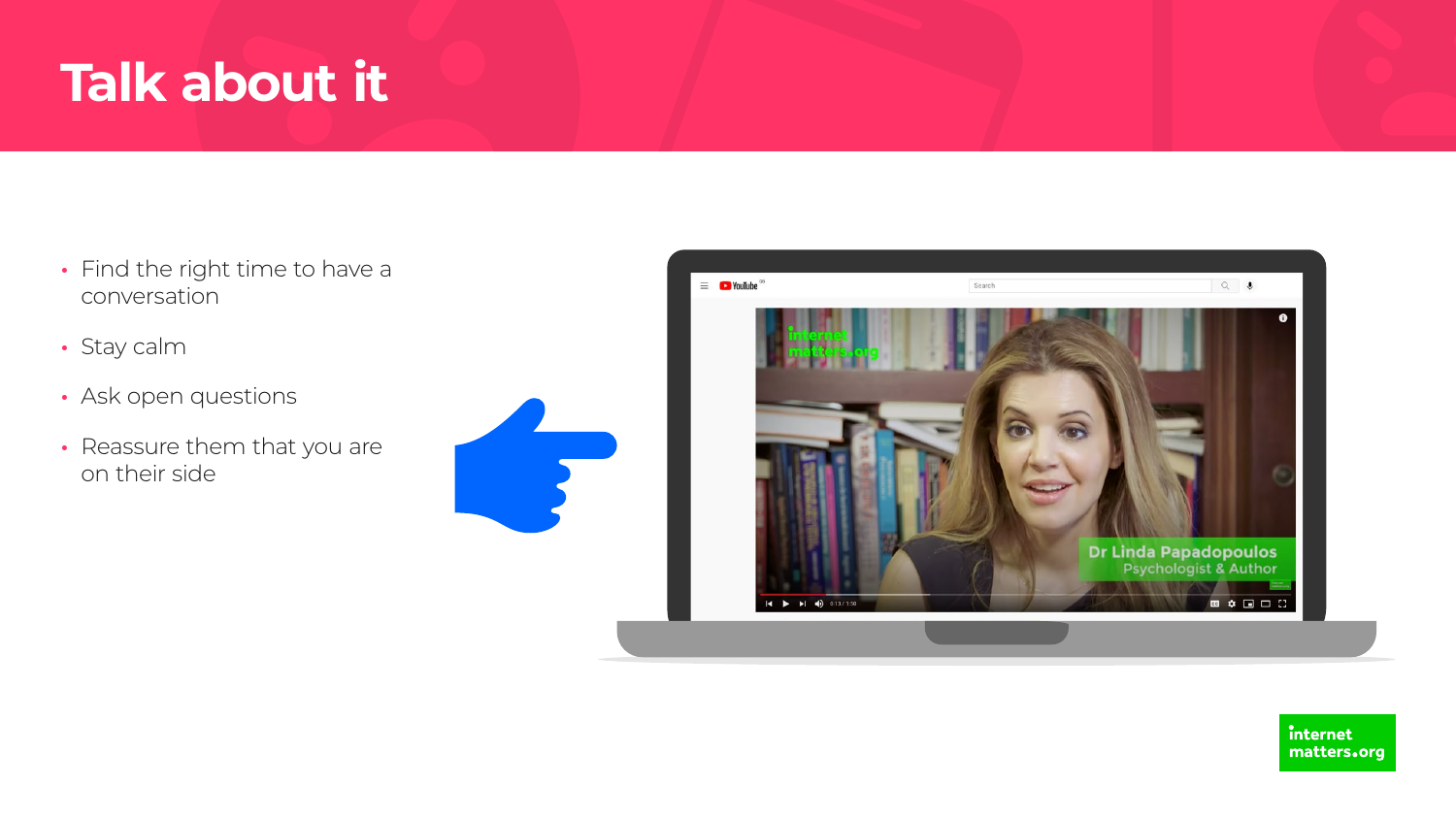









### Block Report Keep the evidence

### Know when to take it further

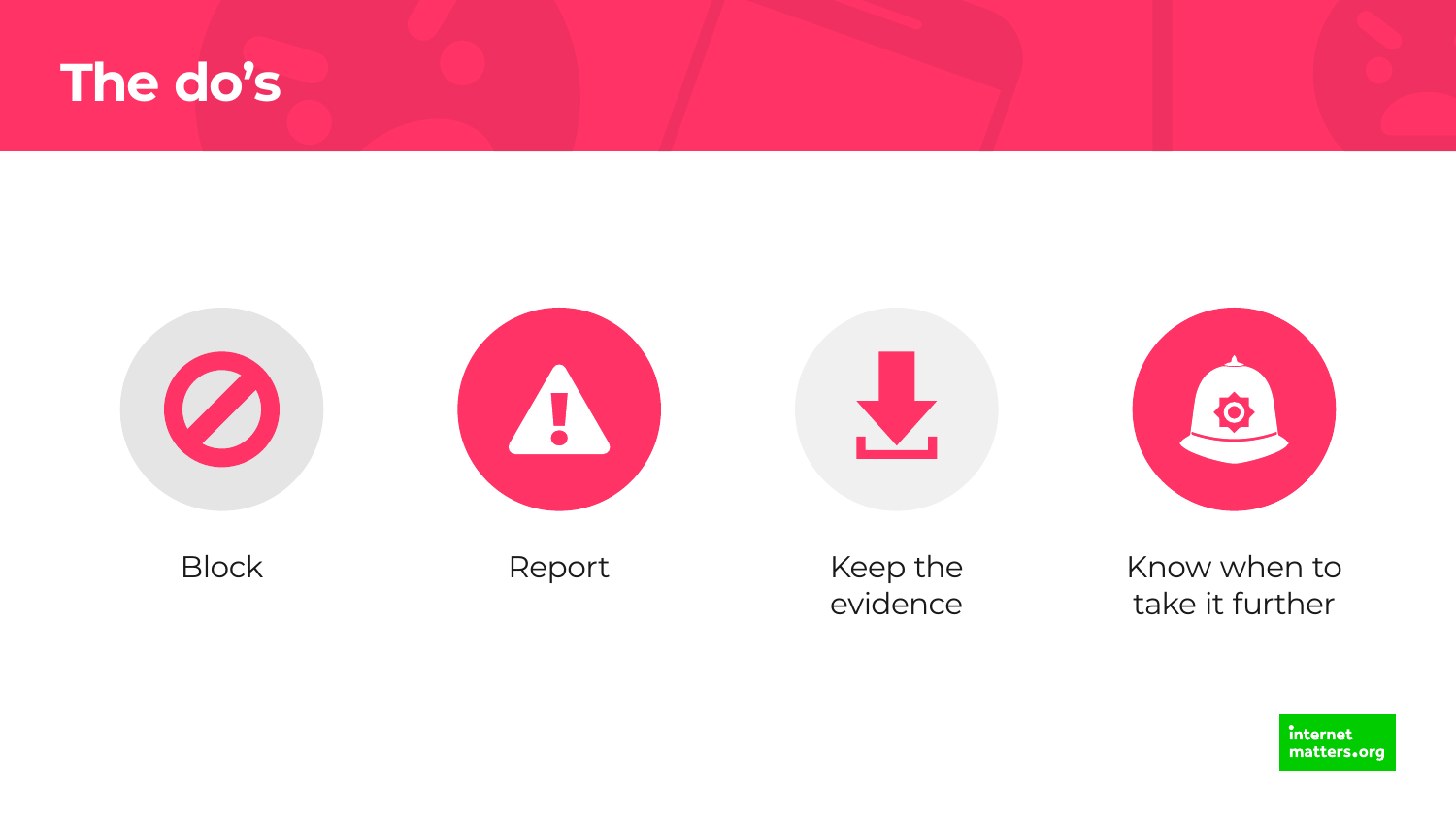## **The dont's**





Retaliate Stop them going online





### Deal with it alone

### Stop when the bullying stops

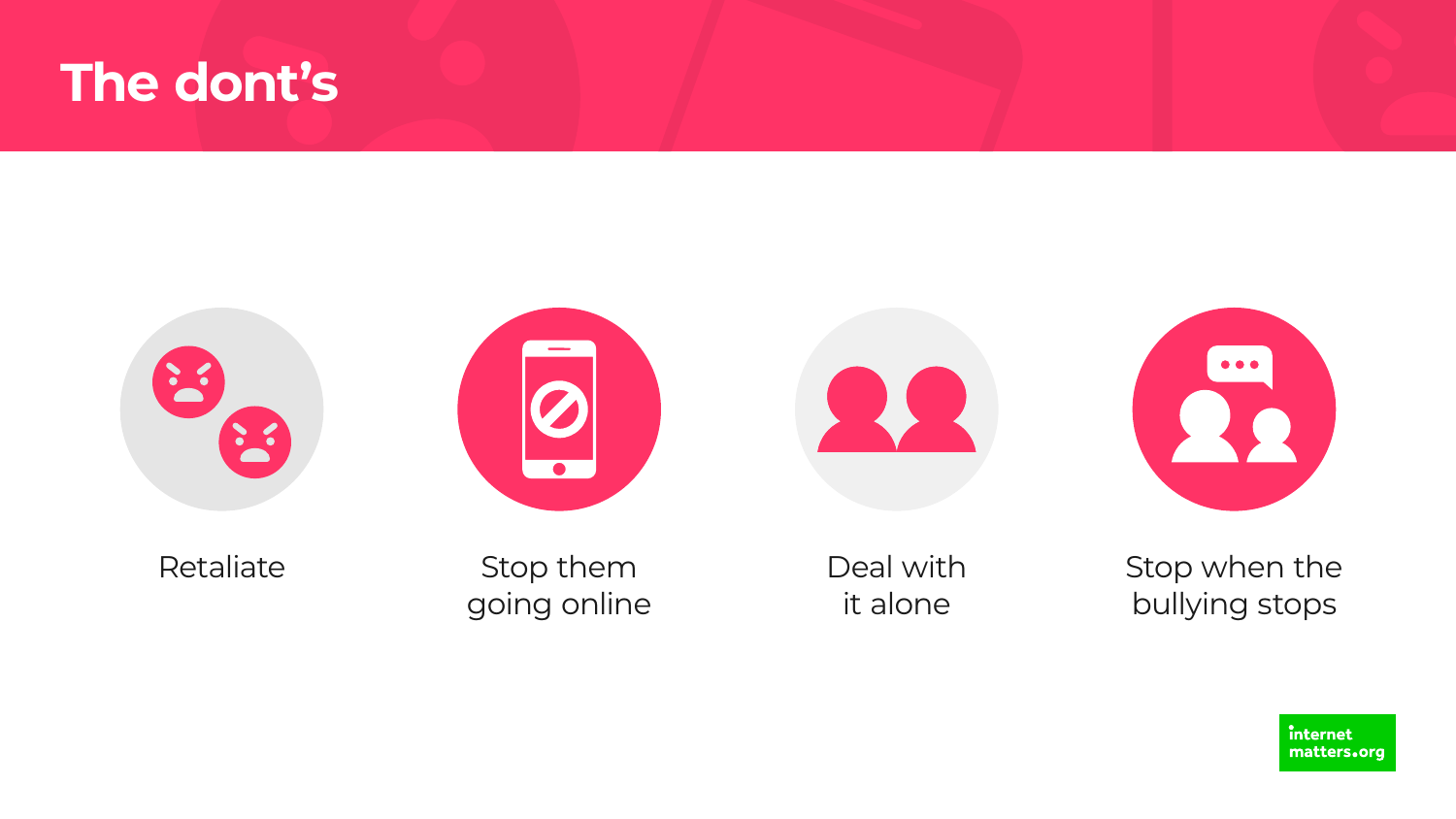## What if my child is the bully...



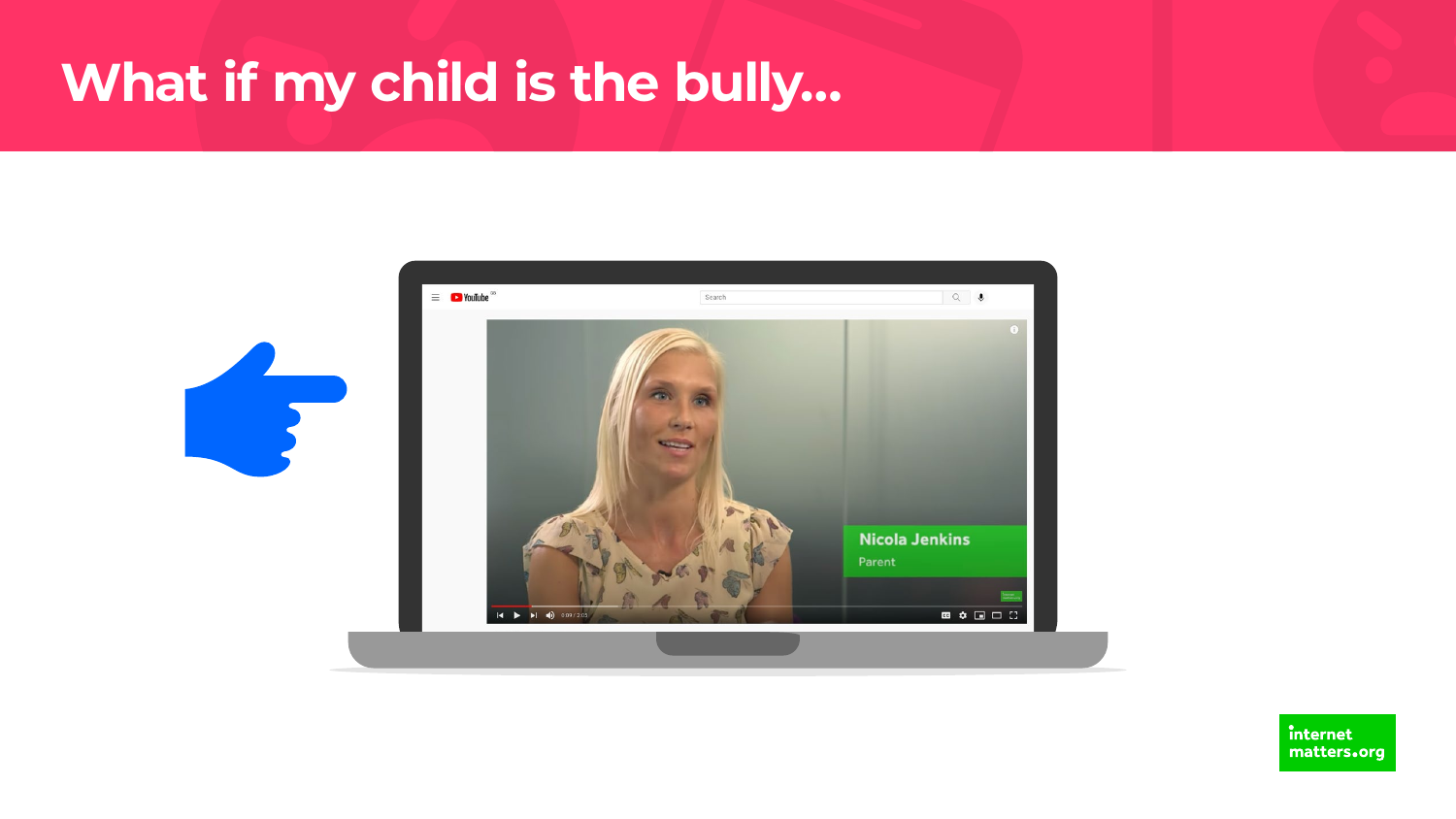





## Find out why

Talk it through







**Stay** calm Teach by example

Learn from it

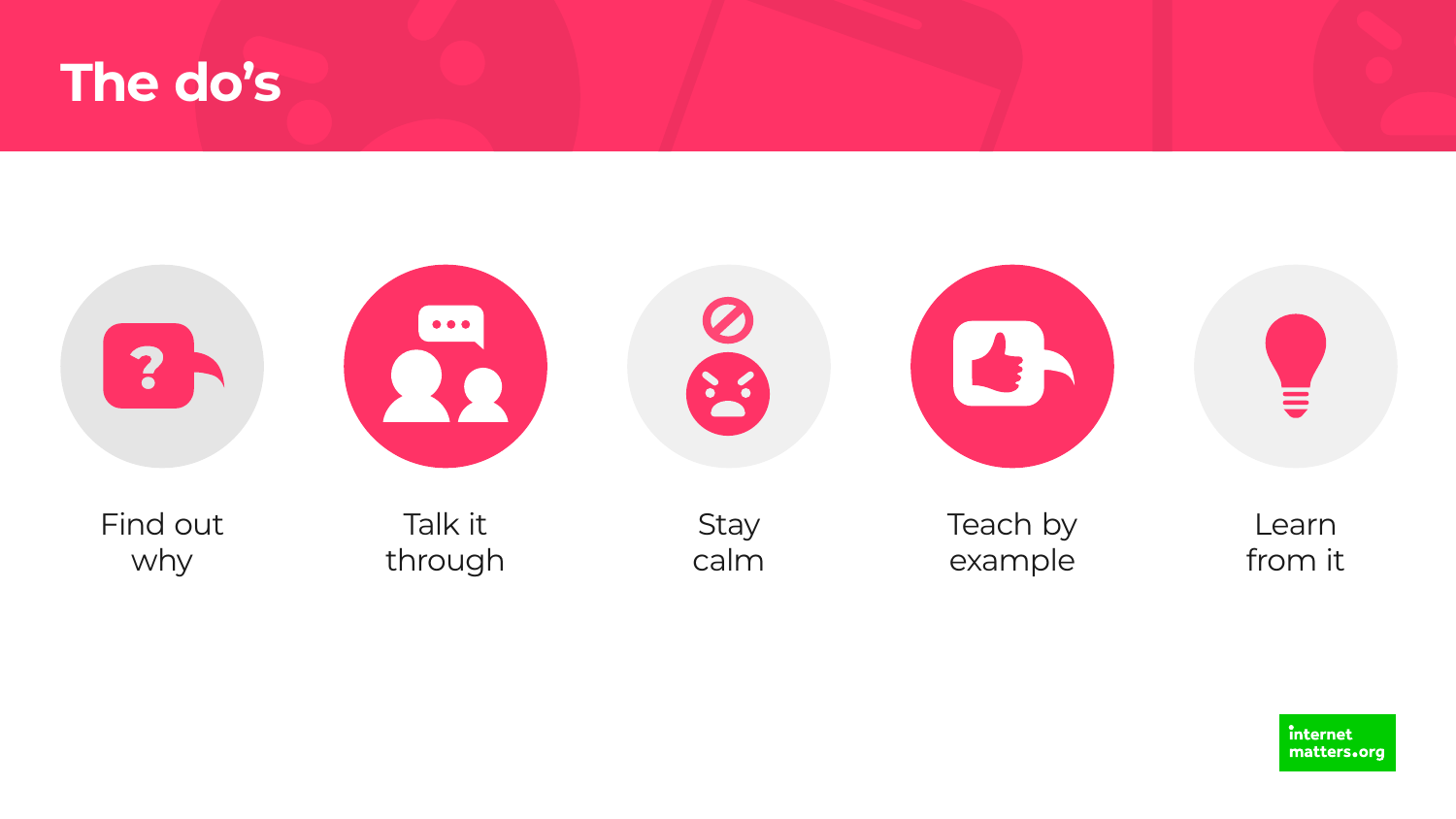## The dont's



### Ignore it

### Get upset



## Be judgmental

## Condone it

### Take away their devices

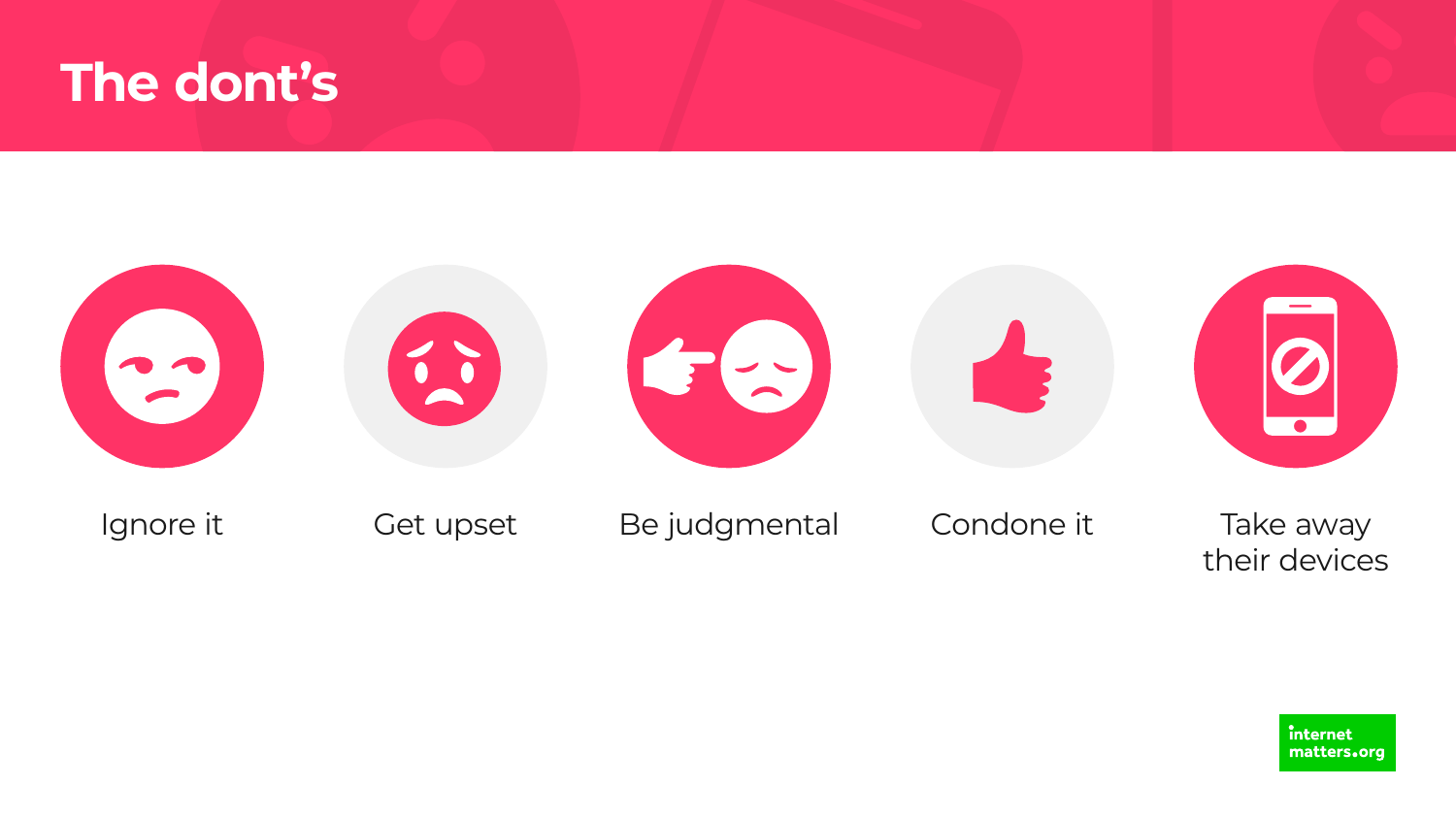# **Our schools approach to cyberbullying**



*A chance for you to put some of your statistics relating to bullying levels in your school. Do you monitor levels of bullying?*

*Also a chance to explain that you take cyberbullying seriously, that you want to work closely with parents to help tackle bullying in school.* 

*You could also include your school's anti- bullying policy.*

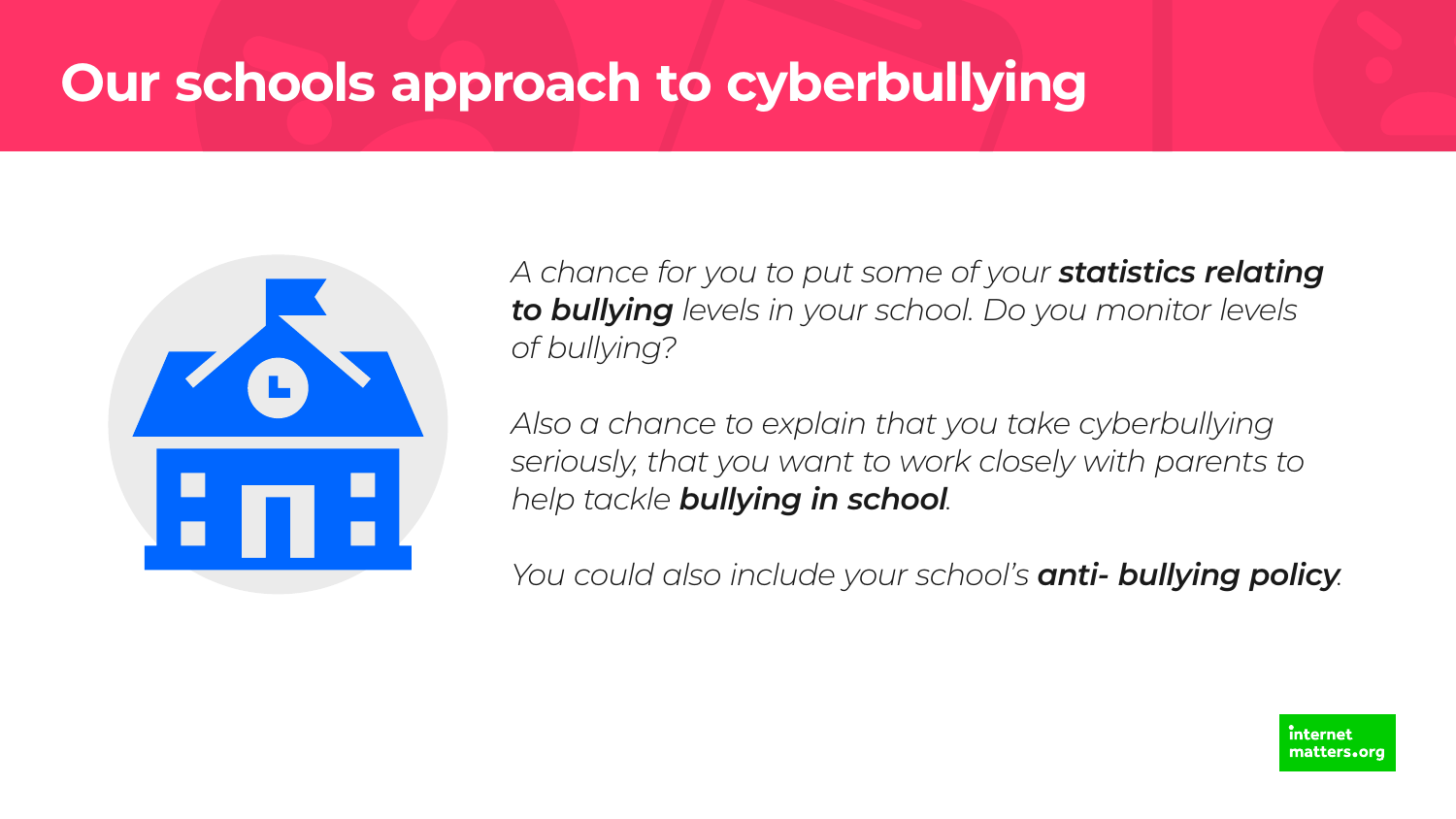## **How can you help?**



### Remember this is an emotionally-charged problem



Stay calm, patient, and ask how you can help



Believe them, refrain from judging or belittling and acknowledge their feelings



Encourage them not to treat bullying as a secret – they can use you as release for their emotions; importantly keep the dialogue open



Praise them for being brave enough to share with you



Think very carefully about approaching other parents





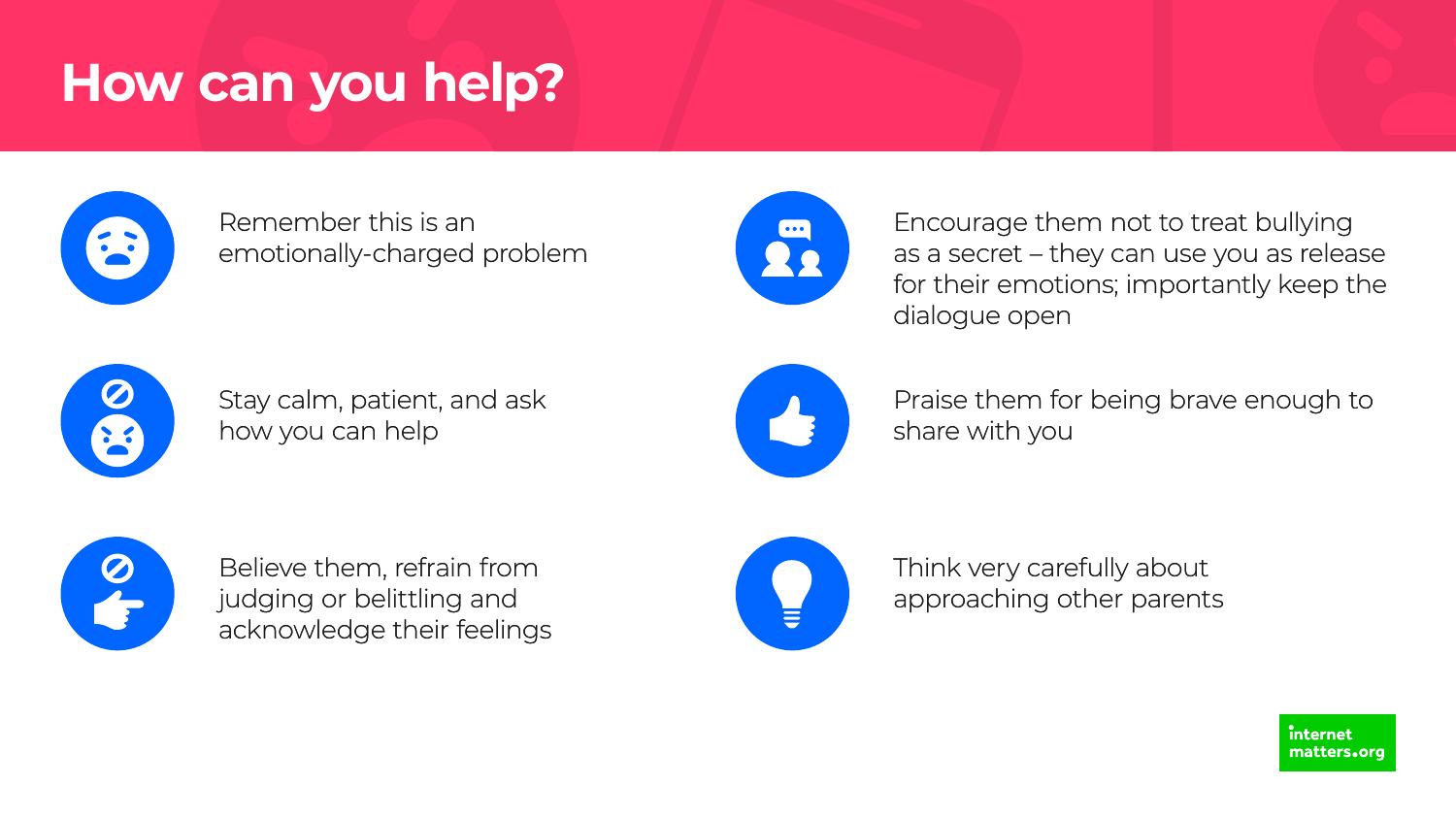## **Always report cyberbullying to the school**









**Face to face Call us Email/Letter**

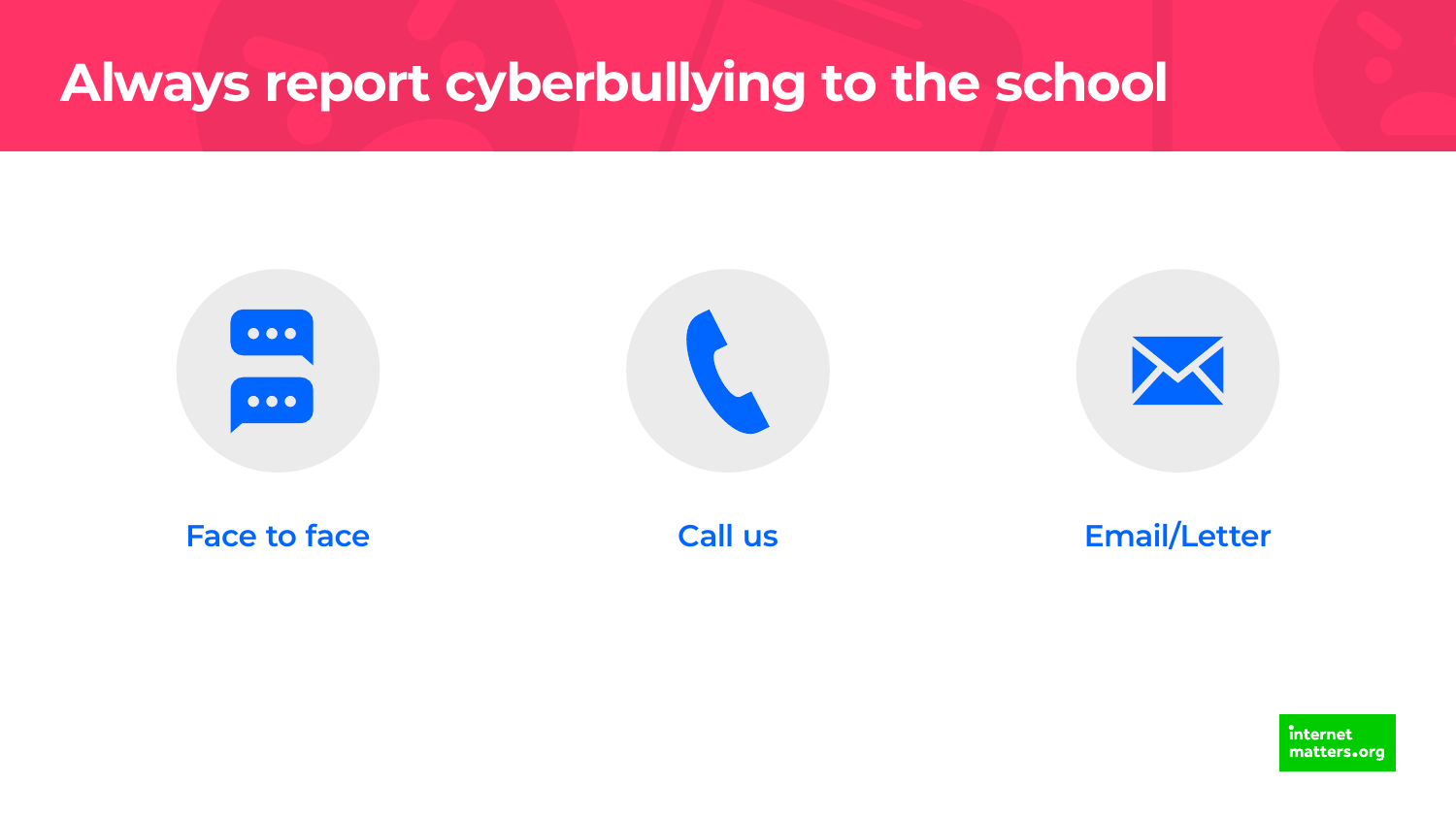## **Final thoughts**

### **Remember:**



**Get engaged with their digital life**



## internet matters.org

**Visit Internet Matters for more support**